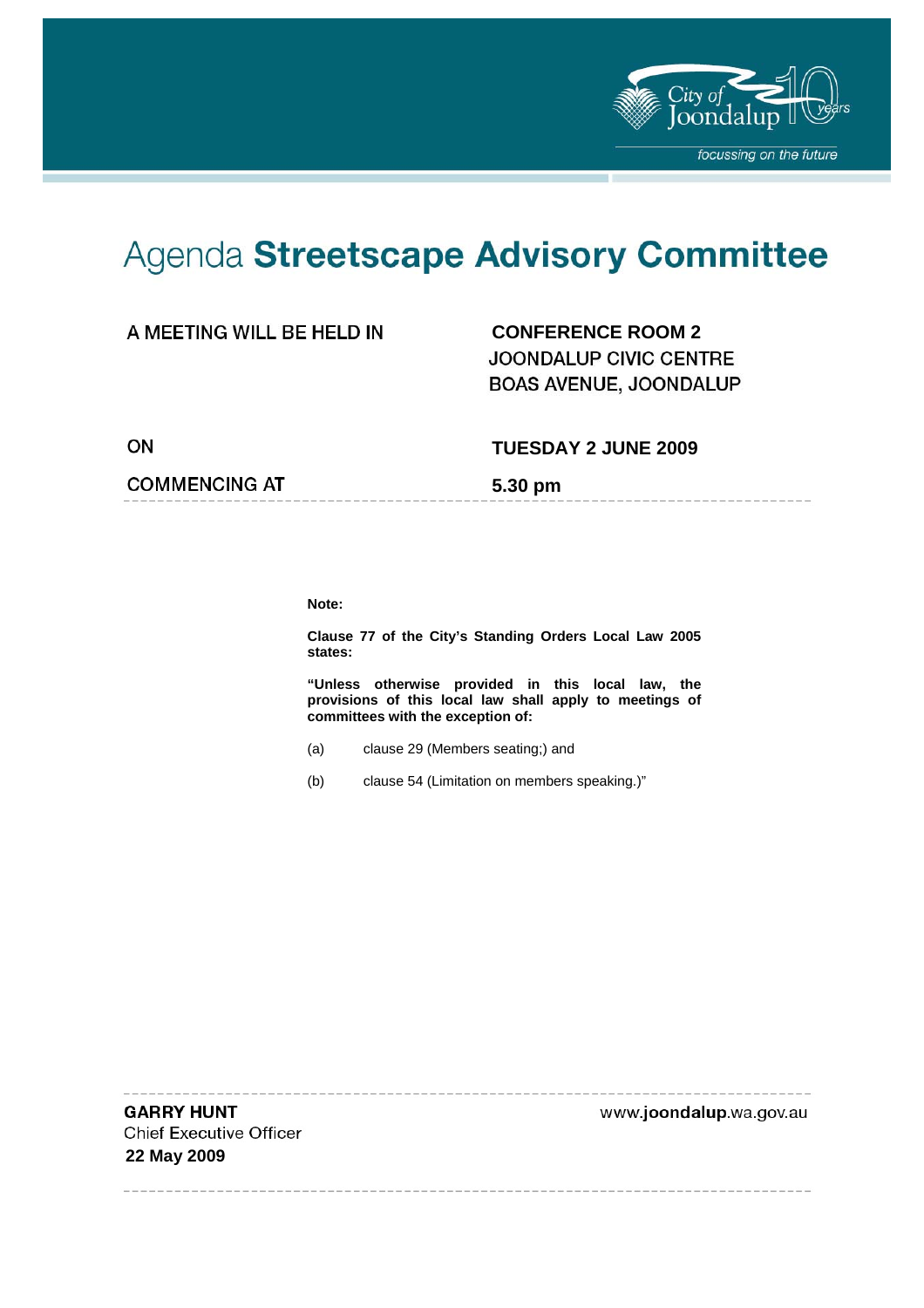#### **TABLE OF CONTENTS**

| <b>Item No</b> | <b>Title</b>                                                                   | Page No |
|----------------|--------------------------------------------------------------------------------|---------|
|                | Declaration of Opening                                                         | 3       |
|                | <b>Election of Presiding Member</b>                                            | 3       |
|                | <b>Election of Deputy Presiding Member</b>                                     | 4       |
|                | Apologies/Leave of absence                                                     | 4       |
|                | Announcements by the Presiding Person without discussion                       | 5       |
|                | Declarations of Interest                                                       | 5       |
|                | Identification of matters for which the meeting may sit behind<br>closed doors | 5       |
|                | Petitions and deputations                                                      | 5       |
| Item 1         | Reports                                                                        | 6       |
|                | Next meeting of the Streetscape Advisory Committee                             | 6       |
|                | Motions for which previous notice has been given                               | 7       |
|                | Requests for Reports for Future Consideration                                  | 7       |
|                | Closure                                                                        | 7       |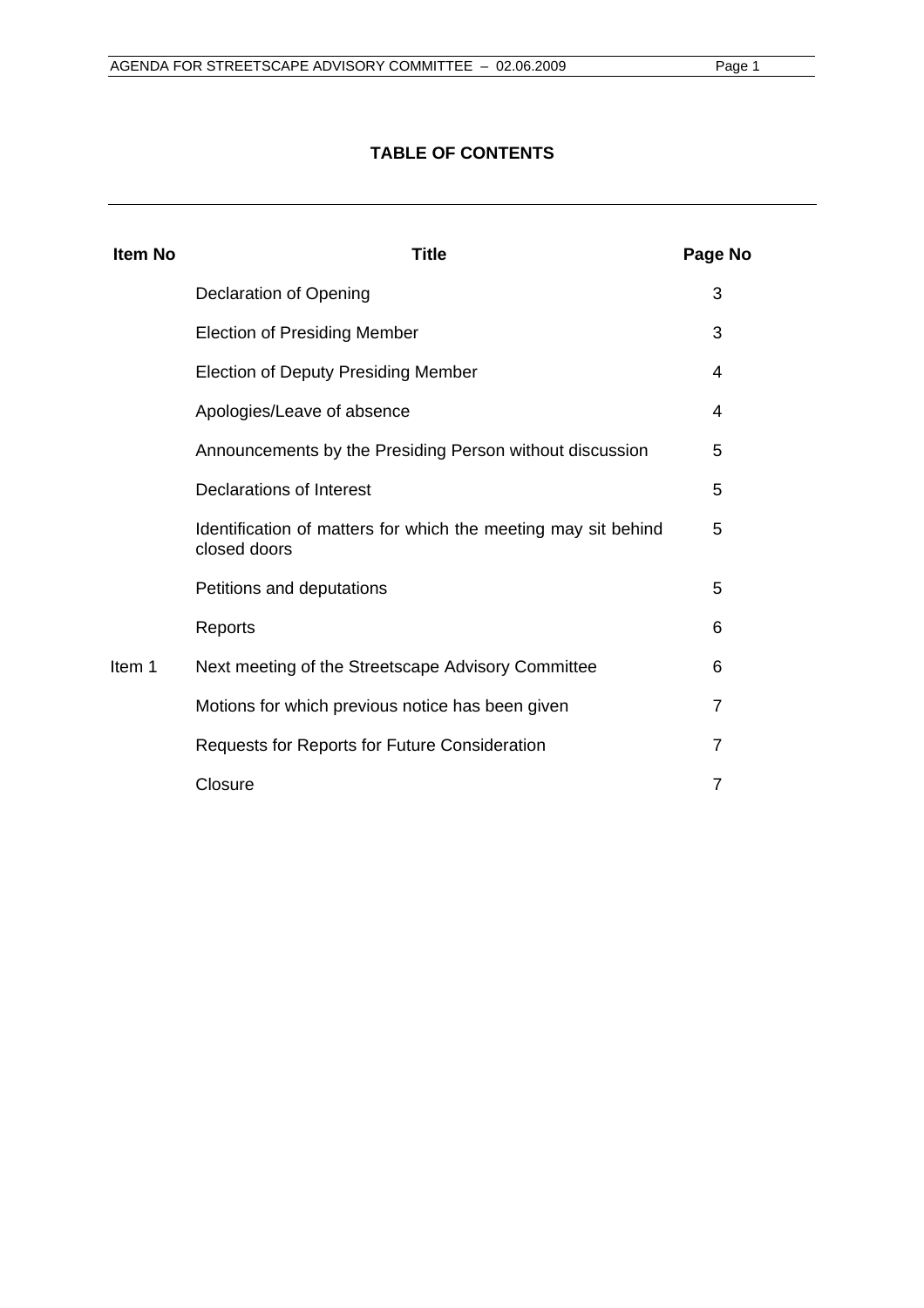## **CITY OF JOONDALUP**

Notice is hereby given that a meeting of the **STREETSCAPE ADVISORY COMMITTEE** will be held in Conference Room 2, Joondalup Civic Centre, Boas Avenue, Joondalup on **TUESDAY 2 JUNE 2009** commencing at **5.30 pm** 

GARRY HUNT Chief Executive Officer  $\Box$  Joondalup Joondalup 22 May 2009 Western Australia

### **AGENDA**

#### *Committee Members (12)*

*Cr Brian Corr Cr Trona Young Cr Kerry Hollywood Cr Mike Norman Ms Christine Hamilton Prime Community Representative Mr Des Lock Community Representative Mr Jason Royal Community Representative Ms Kathryn Muhlelsen Community Representative Mr Kevin Burke Community Representative Mr Mark McPherson Community Representative Ms Yvonne McPherson Community Representative Ms Penny Gilpin Community Representative* 

#### *Quorum for meetings (6):*

*The quorum for a meeting is to be at least 50% of the number of offices (whether vacant or not) of member of the committee.* 

#### *Simple Majority:*

*A simple majority vote is to be more than 50% of those members present at the meeting.* 

#### *Absolute majority (7):*

*An absolute majority vote is to be more than 50% of the number of offices (whether vacant or not) of the committee.* 

#### *Casting vote:*

In the event that the vote on a motion is tied, the presiding person must cast a second vote.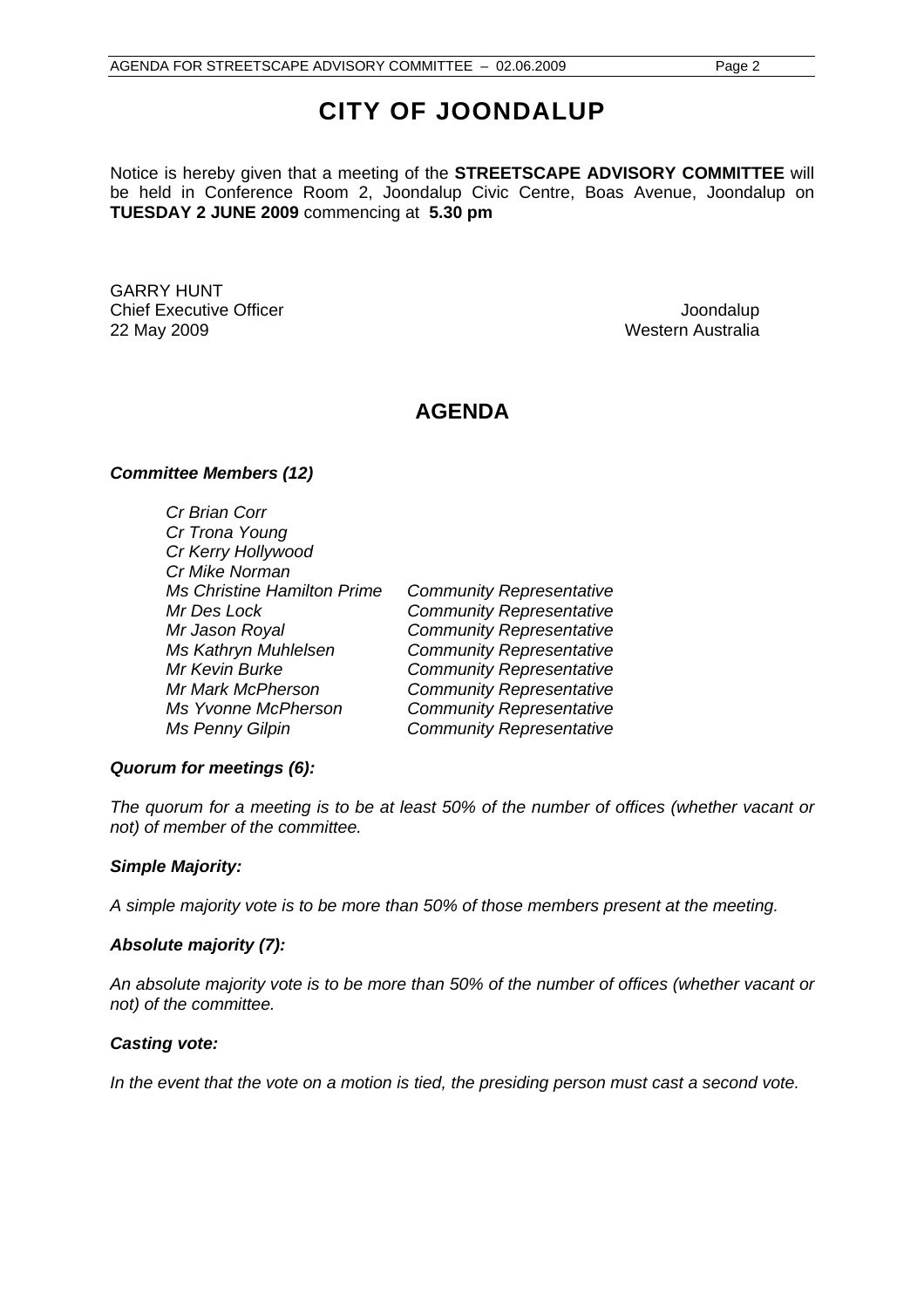#### *Terms of Reference*

 $To:$ 

- *provide advice to the Council on local streetscape amenity such as street trees, verges, public access ways and medians;*
- *assist the Council with the establishment of themed planting on road reserves to bolster the identity of our neighbourhoods.*

#### **DECLARATION OF OPENING**

#### **ELECTION OF PRESIDING MEMBER**

Section 5.12 of the Local Government Act 1995 requires a committee appointed by a local government, to appoint a presiding member as the first item of business at its first meeting.

The procedure that is required to be followed is detailed in Schedule 2.3, Division 1 of the Act which is as follows:

#### **When the Committee elects a Presiding Member**

- 2 (1) The Office of Presiding Member is to be filled as the first matter dealt with:
	- (a) at the first meeting of the Committee after an inaugural election or a Section 4.13 or 4.14 election or after an ordinary elections day; and
	- (b) at the first meeting of the Committee after an extraordinary vacancy occurs in the office of Presiding Member.
	- (2) If the first ordinary meeting of the committee is more than 3 weeks after an extraordinary vacancy occurs in the office of Presiding Member, a special meeting of the Committee is to be held within that period for the purpose of filling the office of Presiding Member.

#### **CEO to preside**

3 The CEO is to preside at the meeting until the office of Presiding Member is filled.

#### **How the Presiding Member is elected**

- 4 (1) The Committee is to elect a Committee member to fill the office of Presiding Member.
	- (2) The election is to be conducted by the CEO in accordance with the procedures prescribed.
	- (3) Nominations for the office of presiding member are to be given to the CEO in writing before the meeting or during the meeting before the close of nominations.
	- (3a) Nominations close at the meeting at a time announced by the CEO, which is to be sufficient time after the announcement by the CEO that nominations are about to close to allow for any nominations made to be dealt with.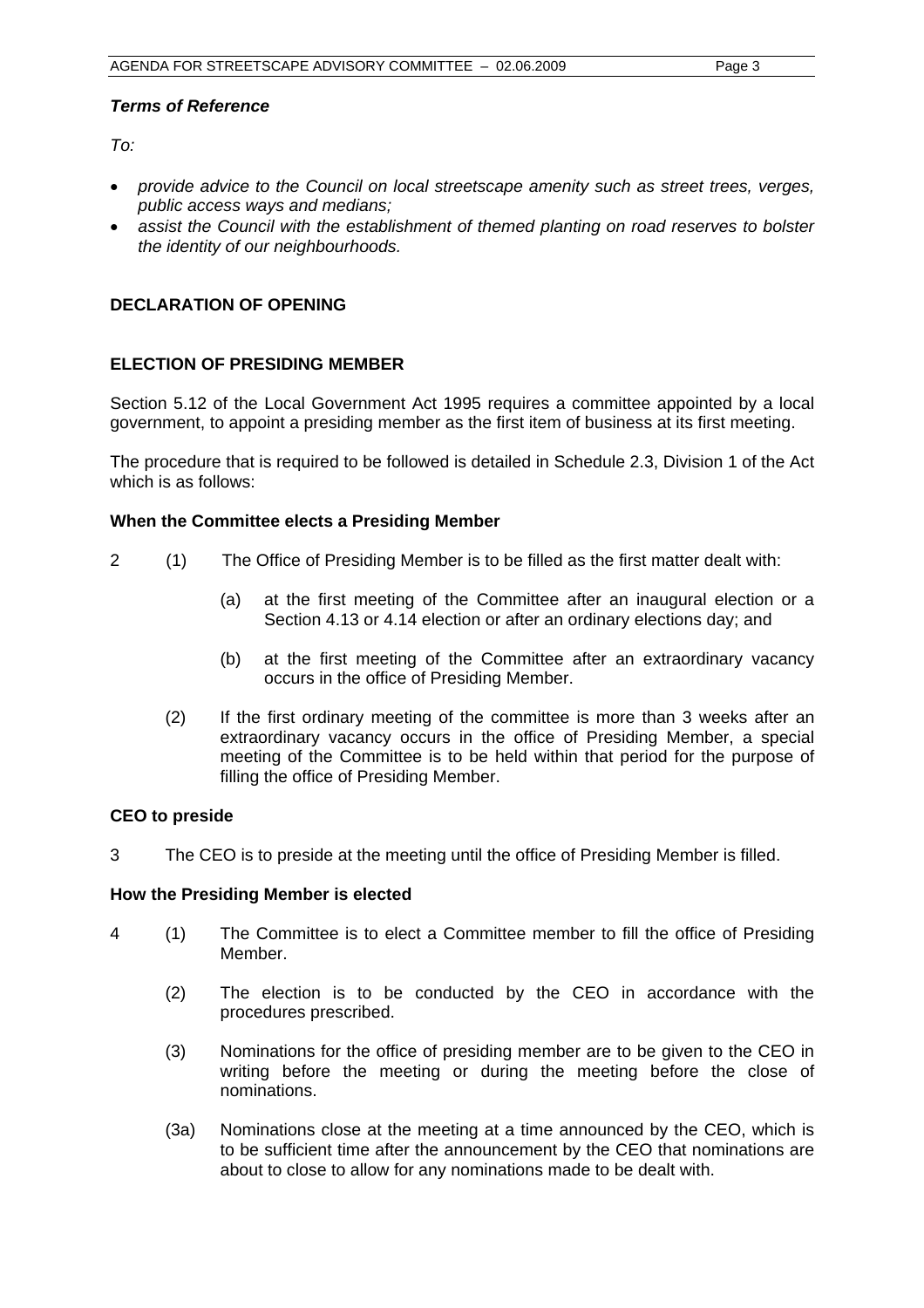- (4) If a committee member is nominated by another committee member the CEO is not to accept the nomination unless the nominee has advised the CEO, orally or in writing, that he or she is willing to be nominated for the office.
- (5) The committee members are to vote on the matter by secret ballot as if they were electors voting at an election.
- (6) Subject to clause 5(1), the votes cast under subclause (5) are to be counted and the successful candidate determined, in accordance with the procedures set out in Schedule 4.1 (which deals with determining the result of an election) as if those votes were votes cast at an election.
- (7) As soon as practicable after the result of the election is known, the CEO is to declare and give notice of the result in accordance with the regulations, if any.

#### **Votes may be cast a second time**

- 5 (1) If when the votes cast under Clause 4(5) are counted there is an equity of votes between 2 or more candidates who are the only candidates in, or remaining in, the count, the count is to be discontinued and the meeting is to be adjourned for not more than 7 days.
	- (2) Any nomination for the office of Presiding Member may be withdrawn, and further nominations may be made, before or when the meeting resumes.
	- (3) When the meeting resumes the committee members are to vote again on the matter by secret ballot as if they were electors voting at an election.
	- (4) The votes case under subclause (3) are to be counted, and the successful candidate determined, in accordance with Schedule 4.1 as if those votes were votes cast at an election.

The votes are to be counted in accordance with Schedule 4.1 of the Local Government Act 1995 as if those votes were cast at an election. This means that should the CEO receive more than two nominations for office of Presiding Member the vote would be counted by the preferential voting method. Should only two nominations be received by the CEO, then the committee member with the greatest number of votes is to be elected.

#### **ELECTION OF DEPUTY PRESIDING MEMBER**

It is advisable that the committee appoints a deputy presiding member, who would chair the meeting in the absence of the presiding member.

#### **APOLOGIES/LEAVE OF ABSENCE**

Apology Mr Kevin Burke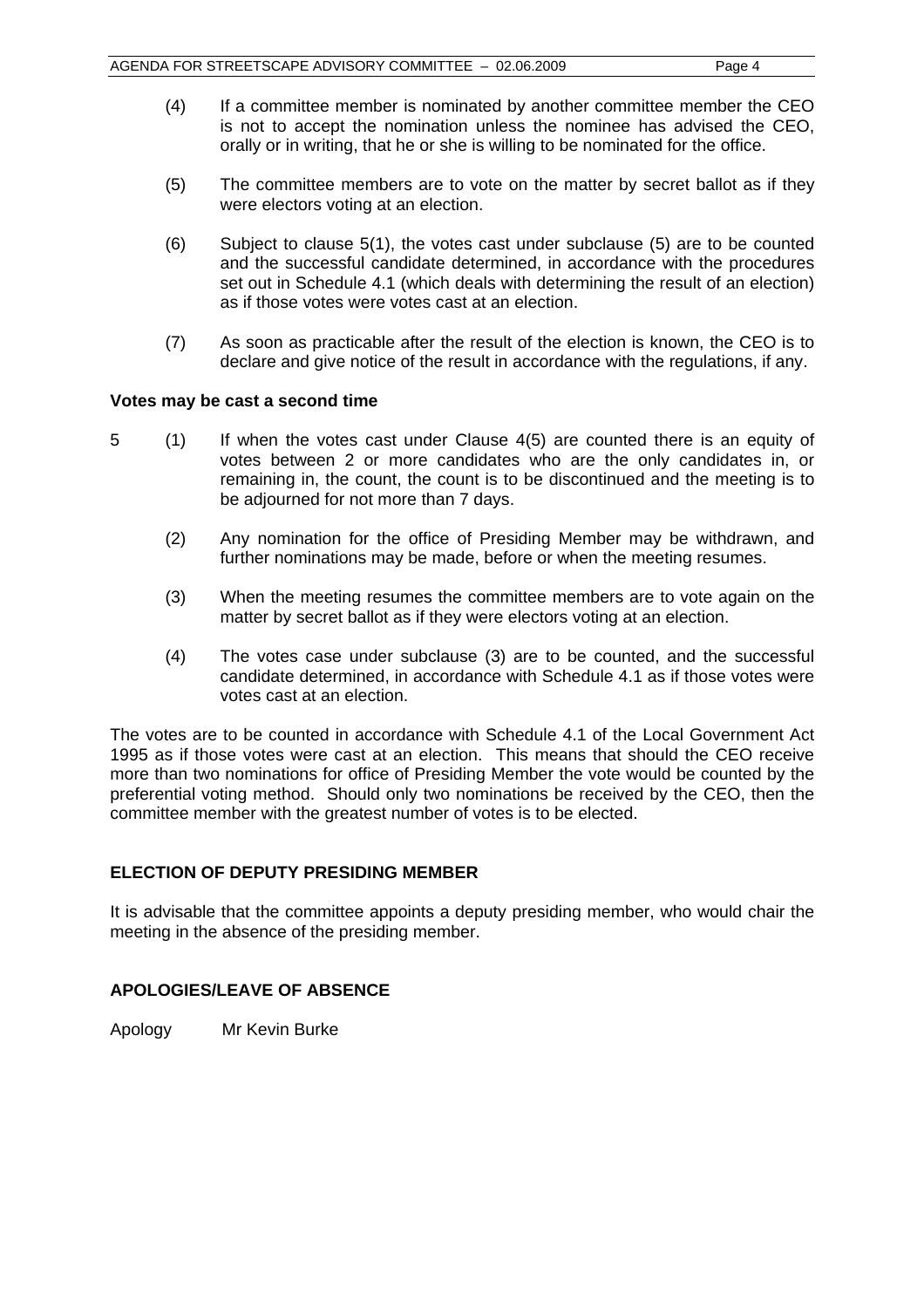#### **ANNOUNCEMENTS BY THE PRESIDING PERSON WITHOUT DISCUSSION**

#### **DECLARATIONS OF INTEREST**

**IDENTIFICATION OF MATTERS FOR WHICH THE MEETING MAY SIT BEHIND CLOSED DOORS** 

**PETITIONS AND DEPUTATIONS**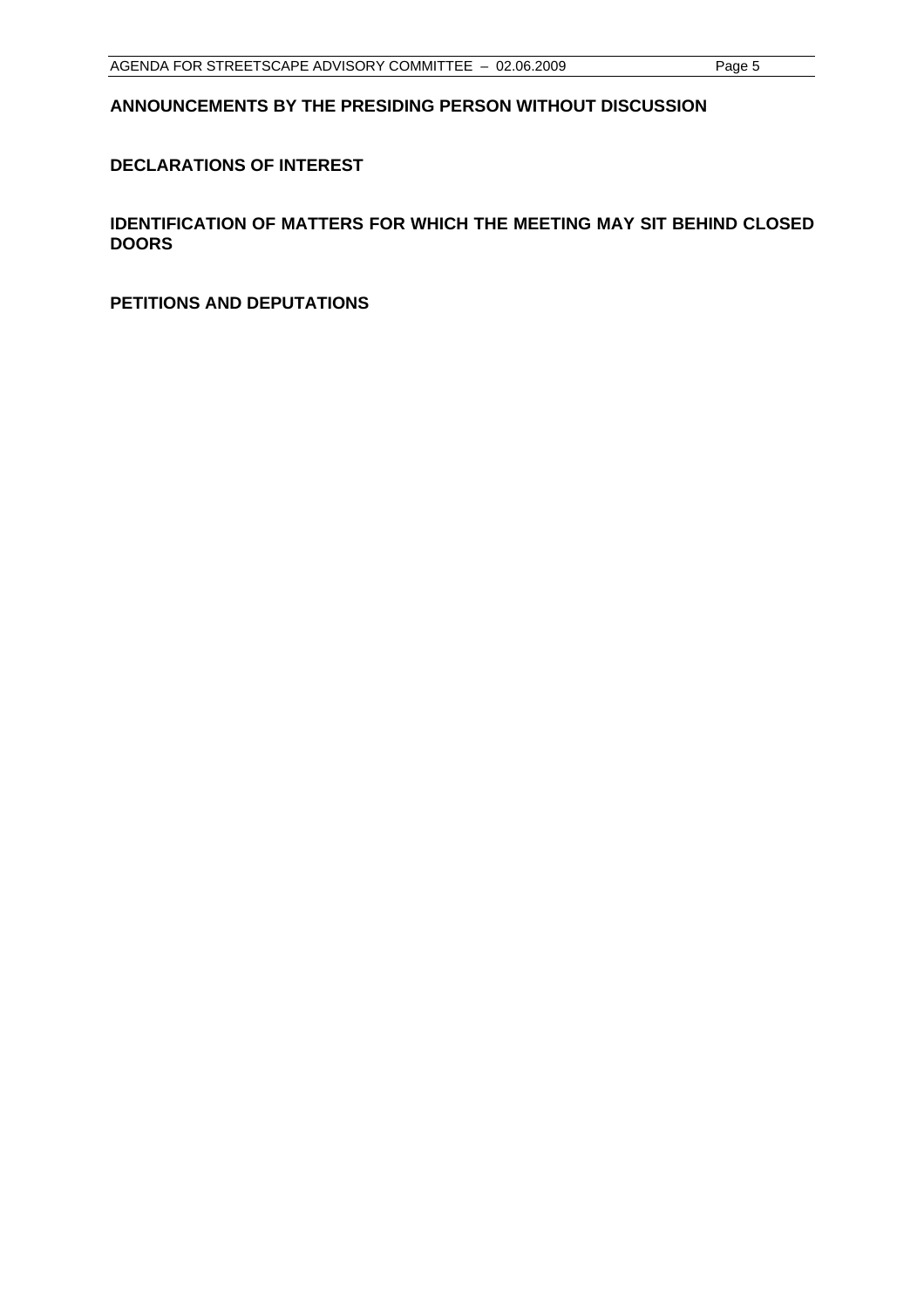#### **ITEM 1 NEXT MEETING OF THE STREETSCAPE COMMITTEE – [79623]**

**WARD:** All **RESPONSIBLE** Mr Jamie Parry **DIRECTOR:** Director, Governance and Strategy

At its meeting held on 25 November 2008 Council resolved to:

*"ESTABLISH the Streetscape Advisory Committee to:* 

- *provide advice to the Council on local streetscape amenity such as street trees, verges, public access ways and medians;*
- *assist the Council with the establishment of themed planting on road reserves to bolster the identity of our neighbourhoods.*

#### *Membership*

*The Committee will consist of the following members, to be determined by the Council:* 

- *Four (4) Elected Members*
- *Eight (8) Community Representatives comprising individuals from ratepayer and residents associations or individuals residing within the City who have expertise or demonstrated interest in streetscape design.*

#### *Meeting Frequency*

*The Streetscape Advisory Committee shall not convene more than two (2) ordinary meetings each between the months of February and November of each calendar year. Special meetings of the advisory committee may be held in accordance with the Standing Orders Local Law.* 

The Items of Business to be listed for the next meeting of the committee are:

- Outline of Terms of Reference for the Streetscape Advisory Committee;
- Presentation of service provision and/or current programs the City undertakes relating to the purpose of the Streetscape Advisory Committee.

It is recommended that the Streetscape Advisory Committee gives consideration to setting the date for its next meeting. The suggested date is Thursday 16 July 2009 at 6.00 pm.